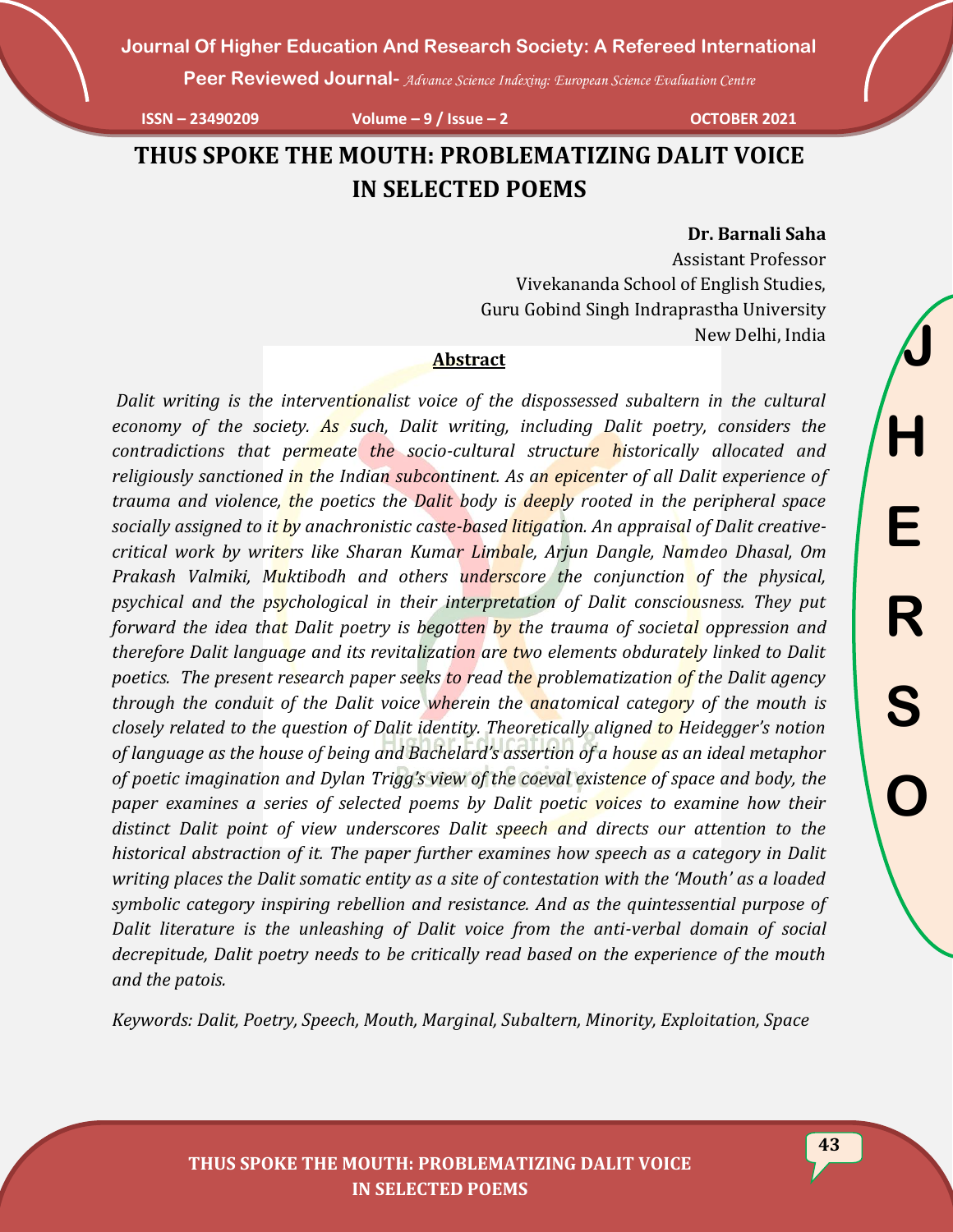**Peer Reviewed Journal-** *Advance Science Indexing: European Science Evaluation Centre*

**ISSN – 23490209 Volume – 9 / Issue – 2 OCTOBER 2021**

# **THUS SPOKE THE MOUTH: PROBLEMATIZING DALIT VOICE IN SELECTED POEMS**

- **Dr. Barnali Saha**

am of a race inferior for all eternity...I am a beast..." (Rimbaud qtd. in Deleuze and Guattari 105) writes Rimbaud echoing perhaps the incontrovertible problematic surrounding the deterriorialized Dalit in the socio-cultu and Guattari 105) writes Rimbaud echoing perhaps the incontrovertible problematic surrounding the deterriorialized Dalit in the socio-cultural and historiographic topography in the Indian subcontinent. Silently communicating to us the voluptuous upsurge of social repression meted out to them by virtue of caste-based segregation, the Dalit voice dwelling in the societal periphery has long experienced a strategic break in its resounding flow. Etymologically estivating in the Sanskrit root of the word dal, signifying, cracking, splitting, tearing apart, the word Dalit is gender-inclusive, and in the words of  $\overline{A}$ . Nirmal, the pioneering voice of Dalit theology, refers to the 1) the broken, the torn, the rent, the burst, the split; 2) the opened the expanded; 3) the bisected; 4) the driven asunder, the dispelled, the scattered; 5) the downtrodden, the crushed, the destroyed; and 6) the manifested, the displayed" (Kumar 3). As such, a historical analysis of the Dalit discourse suggests a stupefying axiomatic sublimation of the moral world order experienced by the Dalits at the behest of an apparently victorious Brahmanical caste system founded in ancient India.

ligher Education & The Iconography of the Caste System Research Society

"For the welfare of humanity the supreme creator Brahma, gave birth to the Brahmins from his mouth, the Kshatriyas from his shoulders, the Vaishyas from his thighs and Shudras from his feet" (Manu's code 1-31)." The stringent socio-cultural conditions mandated by the traditional caste system was unequivocally linked to politico-economic hierarchy. According to the deified structure, the patriarchal or phallic-authorial status was granted to the Brahmin. Begotten from the mouth of Brahma, the creator of the world and the quintessential vitalizing force in the Hindu holy trinity comprising of Brahma, Vishnu and Shiva as the three respective vertices, the Brahmin is the Jungian Sage archetype inundated in the sea of knowledge for good.

Therefore, ascribing the Brahmin as the ultimate custodian of language, and we must remember that language IS power, the caste system establishes the semantic limit of language as a cultural device. The laws of Manu demonstrate the incontrovertible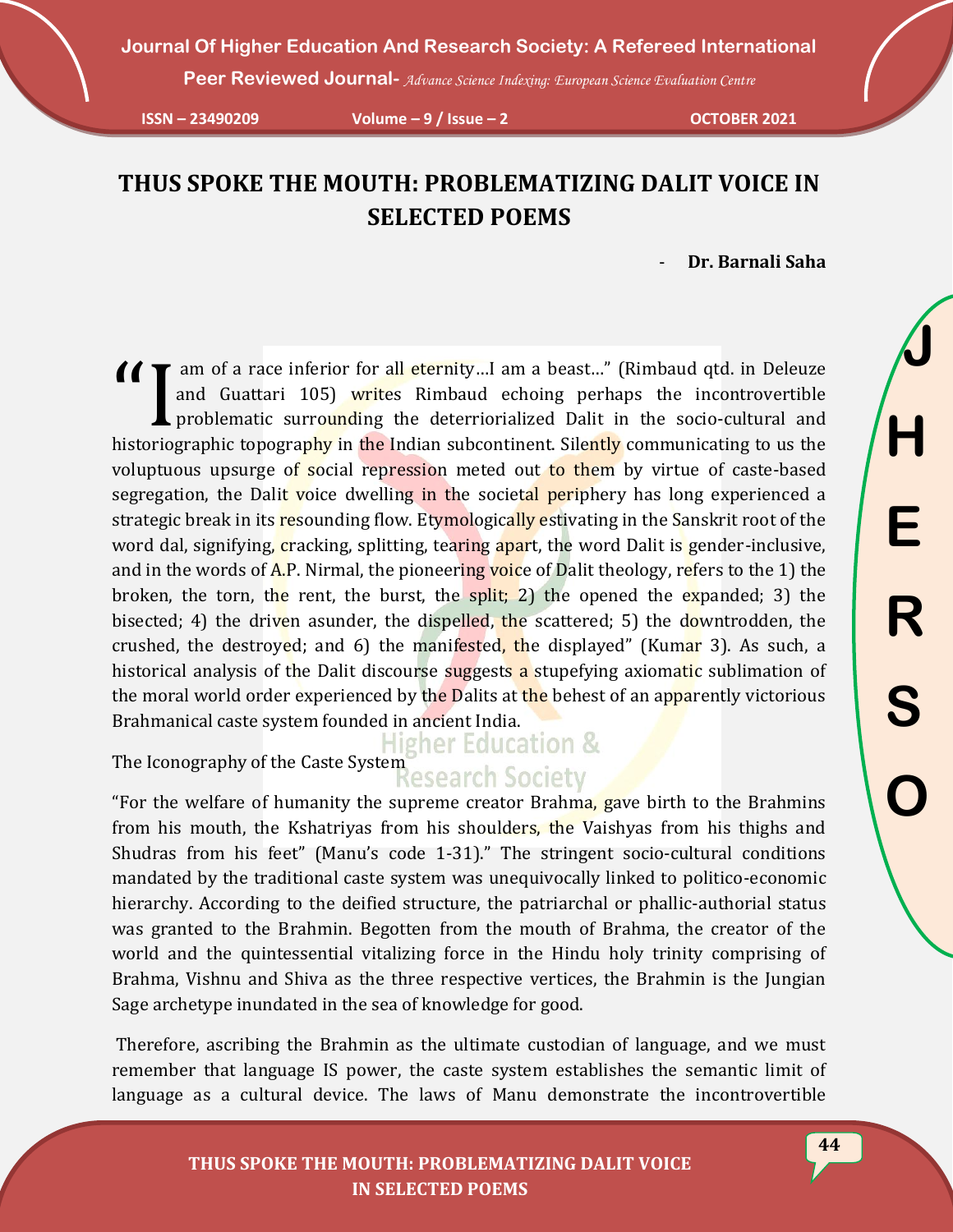**Peer Reviewed Journal-** *Advance Science Indexing: European Science Evaluation Centre*

**ISSN – 23490209 Volume – 9 / Issue – 2 OCTOBER 2021**

connection between speech and power when it says that "[the] meaning of everything is controlled by speech. Speech is the root of everything. Everything is set into motion by speech. A man who robs speech robs everything," (Laws of Manu, 97).

Considering the importance given to speech as a referent to the supremacy of the Brahmin, born out of the mouth of Brahma, the mouth in the configurated structure of the caste system naturally acquires a powerful positional symbolism where " the mouth gives judgment and so symbolizes the word" (Mitford 73). In fact, when we critically analyse the symbolism of the mouth as the egression to Brahminic (read divine/universal) knowledge, we realize that the whole machinery of the caste system is immanently rooted in a symbolic synthesis. Here the birth of the Kshatriya, the Vaishya, and the Shudra too are illustrative.

Figure 1 Mars, Roman God of War; Pic Courtesy Fontana 72.

Universally regarded as the symbol of justice and authority, the arm "symbolizes" action…In Eastern religious iconography arms represent power. Thus the many-armed deity represents the many-powered nature of the god" (Mitford 72). Notice in this context the picture of the Roman God of War, Mars. Arms upraised in military prowess; Mars is might embodied. As such, the Kshatriya, begotten from the arms of Brahma signify regal and militant authority, powers needed to safeguard the oracular zone of the supreme entity, the Brahmin.

The Laws of Manu dictate that the body the waist above is purified and the anatomy below the abdomen is a zone of contamination. Intrinsically, therefore, the two classes that follow the Brahmin and the Kshatriya, the Vaishyas and the Shudras, born out of the thigh and the feet of Brahma respectively signify servility, service and labour. Considering that a "bare feet is a symbol of humility and poverty," the Shudra born from the "most lowly part of the body" (Mitford 75) embody eternal servitude to the other classes.

As the structural segmentation of the human order ceases to function beyond the unit of the Shudra, the Shudra being the fourth category, the organization of the ati-Shudras or Dalits in the dialectic of the caste system becomes problematic. Since four is the number signifying completeness in ancient Hinduism, there being four elements, four cardinal points, the four faces of the ultimate patriarch, Lord Brahma, it can be naturally assumed that four castes or four segments of the community intrinsically rooted in the biology of the supramundane agency was planned. Nevertheless, the organization of the structure suggesting completeness and divine harmony becomes paradoxical when the tertiary beings, the ati-shudras, or the Dalits are considered.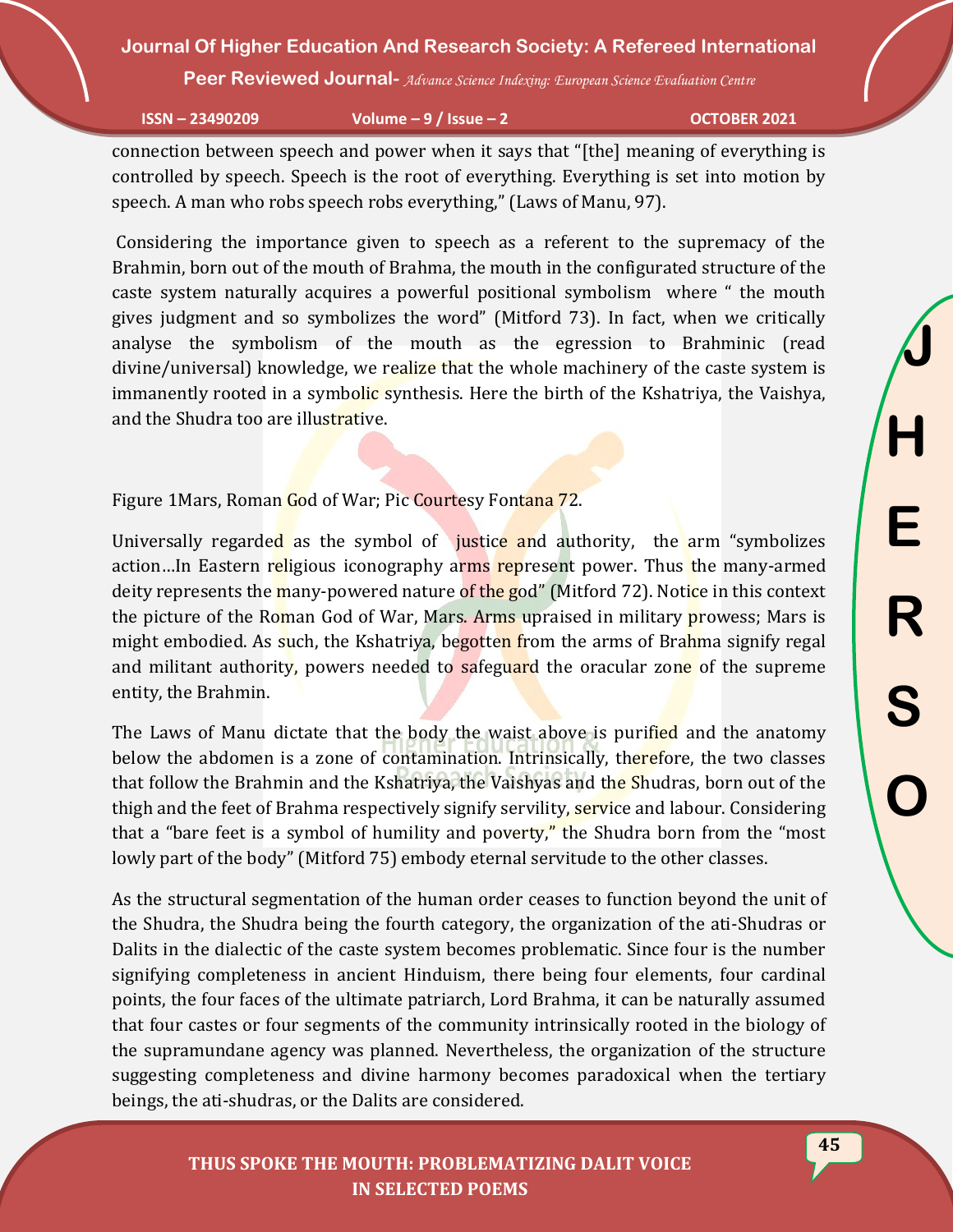**Peer Reviewed Journal-** *Advance Science Indexing: European Science Evaluation Centre*

**ISSN – 23490209 Volume – 9 / Issue – 2 OCTOBER 2021**

Variously referred to as "Dasyu", the alien, and the "dog-cooker" (Laws of Manu :92; 52), although the untouchable category of Dalits share their cultural genealogy with the Shudras, unlike them their presence does not penetrate the casteist superstructure. As such, they are looked upon as inextricably related to "[a]ll those races of the world which are outside the pale of the people 'born of the mouth, the arms, the thighs and the feet,' speaking the 'barbaric' or the 'refined' language—[and] are called 'Dasyu.'—(45) In Manu, therefore, the Dalit presents itself as a "dasyu" (Doniger 113) "a person of no caste at all, somehow outside of the entire caste system" (ibid).

What strikes us as unique in the codes of Manu is the general erasure of the untouchables from the scheme of things as well as the magnified opprobrium connected to their existence or appearance. What seems most confusing is why the people who are disregarded by the caste system since Manu had said that "The Brahmana, the Kshatriya and the Vaishya are the three twice-born castes; the fourth is the one caste, Śūdra; there is no fifth.— $(4)$ —should be normatively caught up in the socio-cultural discourse legitimized by the Hindu caste system.

The answer to this lies in the economic dependency of the untouchables on the three upper castes. Here we must note that "[t]the work of the Dalits is essential for maintaining the upper caste Hindus' purity" (Mukherjee 2-3) and yet it is the very process of performing those activities that the Dalits become "an object of revulsion" (Mukherjee 2-3) an "untouchable" (2) occupying the "lowest place in the Hindu hierarchical order"(2) their "subaltern status...sanctioned by sacred authority [becoming] eternal and unalterable," (Mukherjee 3).

The situation of the Dalit, therefore, "circumscribed by rigid caste rules…and treated worse than animals by Hindus…[dictated] that they remained illiterate, poor and downtrodden through most of Indian history," (Kumar 1). The role of the caste system in Dalit life, therefore, cruxes upon two fundamental acts of segregation, one of which was the act of "territoriality through the fixing of [Dalit/untouchable] residence"(Deleuze and Guattari 196) outside the periphery of non-Dalit settlement, thus making sure that the Dalits were "'unseeable,' 'unapproachable' and 'un-hearable' by most castes" (Kumar 1) and, the other, was a lack of availability of independent economic opportunities.

The contingency of the protracted caste-based repression is dramatized in "Poisoned Bread" by Bandhumadhav wherein we encounter normative prescription of caste-based dialectics applied to insult, subjugate and violate Dalit fundamental rights. What is strange in the story is the constant transmogrification of the Dalit as a demon, a thief, and an evil incarnate, and by extension, the other. The Dalit Everyman Yetalya Aja in search of employment applies to the landed proprietor Baburao Patil. When Patil insults the old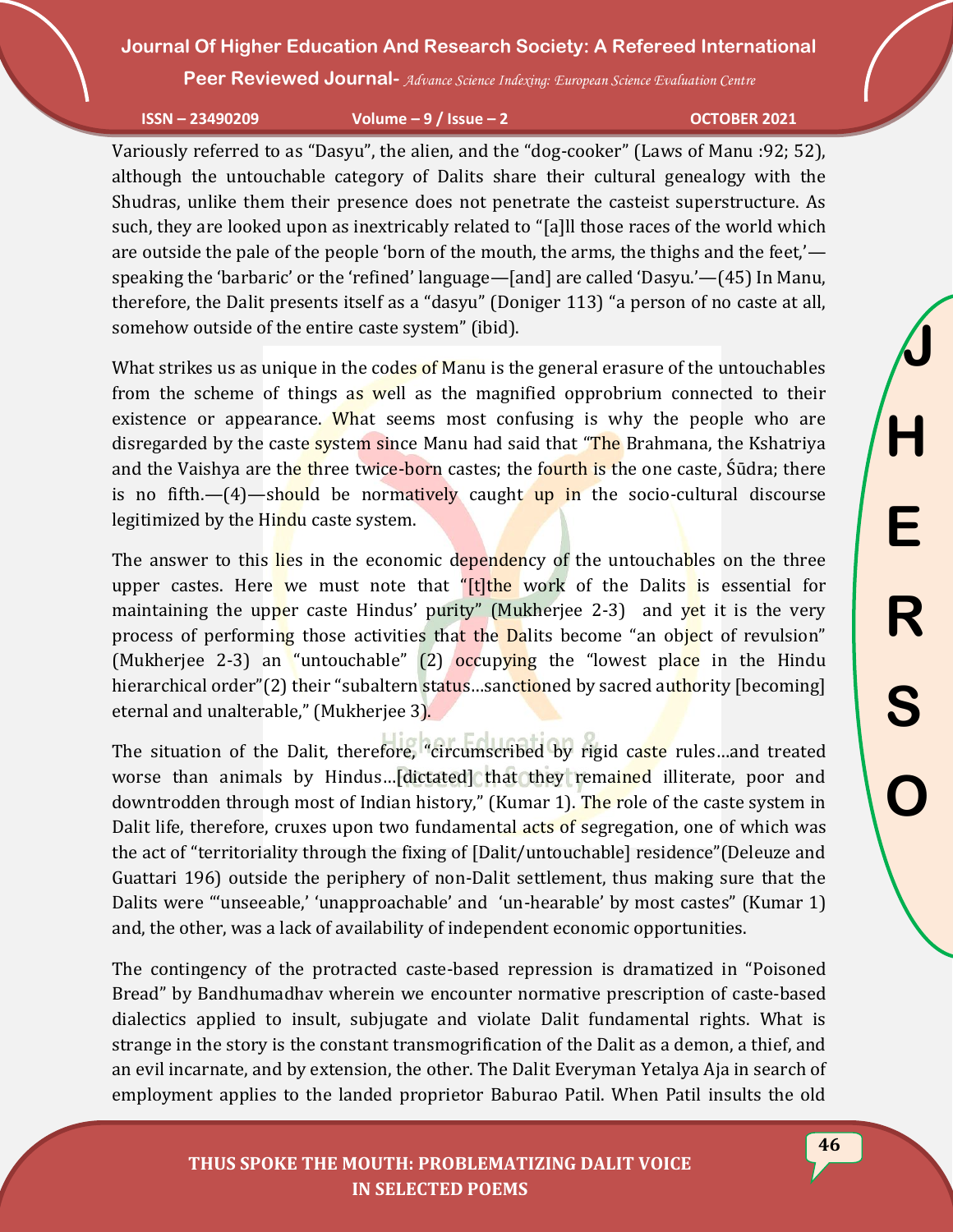**Peer Reviewed Journal-** *Advance Science Indexing: European Science Evaluation Centre*

#### **ISSN – 23490209 Volume – 9 / Issue – 2 OCTOBER 2021**

man out of habit, despite the fact that after Indian independence caste discrimination has become unconstitutional and legally offensive, the young grandson of Yetalya Aja reacts with fitting rebuttals. The disinclination of the younger generation of Dalits to accept upper class violence without protest angers the powerful Patil who avenges himself by refusing to give the promised share of food to the old man. Desperate and weak from hunger with no access to monetary or land rights and living on the mercy of the upper class, the old man, a representation of the larger Dalit community, resorts to eating food discarded by the cattle. The bread, poisoned and stale, unfit for human consumption seals the fate of the old man who dies realizing that the only means of exit from the hermetically sealed caste based discriminatory system is to educate Dalits and enable them to become vociferous. The iconoclastic disintegration of normative Dalit antiverbality which makes Dalits the natural ground for victimhood is problematized by Dalit creative and critical voices alike.

In the poem "Suno Bhrahmin," for example, the poet Malkhan Singh seeks to subvert the regularized subalternism inherent in the Dalit situation by inviting the voluble Brahmin to listen to the Dalit for once. The fact that the Dalit may have something to say may come as a jolt to the savarna community who made sure through strategic spatial and somatic separation that the Dalit remained untouched, that their voice never polluted the complacency of their latent hegemony. The position is echoed by Dr. Ambedkar as well who felt that the caste system was an anathema and even burnt the Manusmriti as a mark of protest.

Sharatchandra Muktibodh in his essay on Dalit literature remarks that "Dalit literature is one which is produced by out a Dalit vision" (Muktibodh 273) born out of the crucible of Dalit trauma. The view is echoed by other noted Dalit critics as well like Sharankumar Limbale who in talking about the form and purpose of Dalit literature directs our attention to the trauma inlaid in Dalit personal experience. He says that "Dalit literature is precisely that literature which artistically portrays the sorrows, the tribulations, slavery, degradation, ridicule and poverty endured by Dalits," (Limbale 30). Here we may consider Heidegger's assertion that "[t]he language of [a] dialogue constantly destroyed the possibility of saying what the dialogue was about," (Heidegger 5) and "[a]ssuming that the languages of the two," the voluble Brahmin and the subaltern Dalit, in this case, "are not merely different but are other in nature, and radically so…a dialogue from house to house remains nearly impossible," (ibid). As such, non-Dalits may echo a deep-rooted sympathy; nevertheless, for a writing to be qualified as Dalit work, it has to come from Dalit person experience. And such experiences of trauma abound in the lives of Dalit creative writers who "make their personal experience the basis of their writing. Always prominent in their writing is the idea that certain notions have to be revolted against,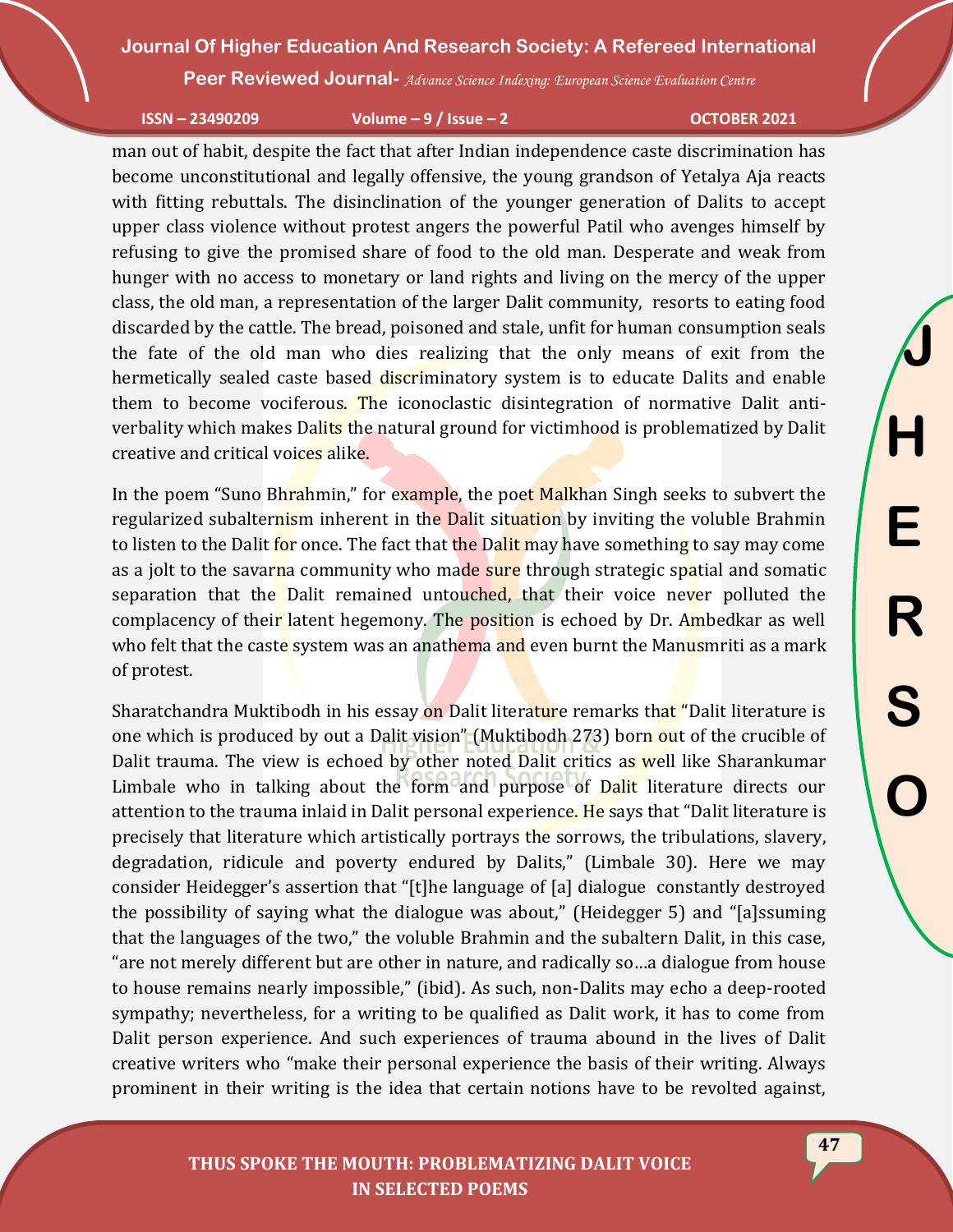**Peer Reviewed Journal-** *Advance Science Indexing: European Science Evaluation Centre*

**ISSN – 23490209 Volume – 9 / Issue – 2 OCTOBER 2021**

some values have to be rejected," (Limbale 33). Dalit writing, therefore, is written out of "Social responsibility. Their writing expresses the emotion and commitment of an activist," (ibid). Limbale's view is echoes by other Dalit writers as well including M.N Wankhade who unequivocally agreed with Jean Paul Sartre that "[w]riting is not simply writing, it is an act, and in man's continual fight against evil, writing must be deliberately used as a weapon. It is necessary that he understands this, " (Sartre qtd. In Wankhade 324).

The task of a Dalit writer seen as an "activists-artists who write while engaged in movements," who regard their "literature as movement," their obligation being to the "Dalits and the exploited classes" (Limbale 33) cannot find "peace other than what he finds in the heart of the combat," (Camus qtd in Wankhade 332) against the caste system and its socio-cultural and **economic** repercussions. Consequently, a Dalit writer who is "in the forefront of the battalions ushering in a new and revolutionary era of literature," (Wankhade 333) cannot be "irresponsible" (ibid) because he has to "make every word he speaks draw blood. Whatever stagnates in the flat of custom" (Whitman qtd in Wankhade 326), the caste system in this case, and its result normativity and segregation for Dalits is problematized by him in his work.

Considering the immense potential of Dalit creative writing as a trope of activism, we can case that the purpose of Dalit writing is twofold. First. Thus Dalit literature has a two-fold purpose: first, the psychical relief brought about by sharing the experience and second the consciousness it garners in Dalit society first and to the society at large in general.

We know that that "trauma and time alter the way we recollect significant events" (Carey & Hoffman 2018) and "psychoanalysis believes that crucial to recovering from an experience of trauma is the capacity and willingness to incorporate that traumatic event inside one's self as an indispensable piece of personal history and identity" (Horovitz 6). Dalit literature does just that it that allows a writer of the literature to make sense of their personal experience of trauma of caste-based discrimination, incorporate it in her life and help her readers to make sense of their own experience as well. This is possible because "sufferings of the Dalits are common and are attributable to common reasons. Hence their content is essentially social," (Muktibodh 270. We can say, consequently, that Dalit personal experience follow a teleology of tessellation wherein one experience echoes the experience of another person. In such an atmosphere of shared trauma, the role of the Dalit writer becomes even more pervasive and potent.

Research in mental health proposes that "people experiencing psychological trauma" can make sense of their experiences by "sharing … [their] personal stories with others" which result in "meanings being shaped and refined through dialogue" (Long and Casey 2003).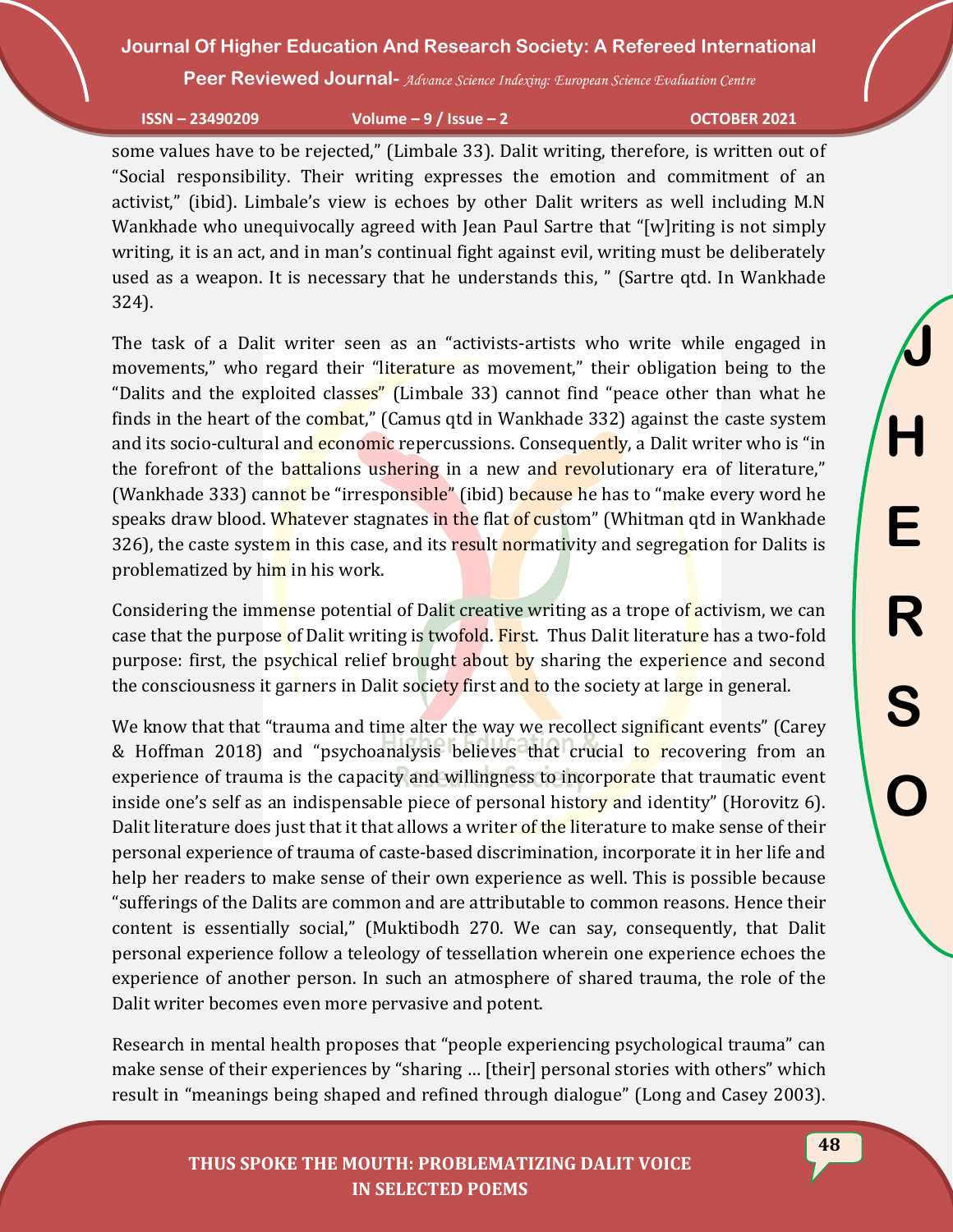**Peer Reviewed Journal-** *Advance Science Indexing: European Science Evaluation Centre*

**ISSN – 23490209 Volume – 9 / Issue – 2 OCTOBER 2021**

And for this purpose the people of the Dalit community rely on the voice of the "activistwriter" (Limbale 33) to problematize the present, the past and to invoke a change in the future.

Having established the importance of the Dalit writer, the paper now reads a series of Dalit poems to see how the idea of Dalit speech is problematized in the texts. How in Dalit creative writing the metaphor of the mouth, as an echo of the supramundane oral cavity that begat the Brahmin, is a somatic area of contestation in Dalit creative thought that occurs as a leitmotif in several Dalit creative and critical pieces. How Dalit poets in order to question the historic subjugation and erasure of Dalit speech often refer to the mouth as the ultimate telos, the conduit to power, power being speech.

The paper reads a series of Dalit poems and concentrates on the metaphor of the mouth as leitmotifs in Dalit literary iconography applied to underscore language of the subaltern as a historic area of contestation. Before embarking on a critical reading of the literary texts, it is imperative that the mouth, far from being an anatomical aperture of acarpous cultural importance is established as a zone of critical inquiry.

### A Case for Symbols

Symbols, we know, "are profound expressions of human nature," (Mitford Introduction i) that are universally apparent in cultures throughout the word. Carl Jung defined symbols as "terms, names, or even pictures...[which] imply something vague, hidden and unknown to us," (Jung qtd. In Mitford i). Far from being simple cultural artefacts, in appropriate contextual situations "symbols speak powerfully to us, simultaneous addressing our intellect, emotion and spirit," (ibid) such that "their study" ultimately becomes "the study of humanity itself," (ibid). Here we may recall Saussure's Structuralist notion that the "bond" between the "signifier and the signified" is "arbitrary" (Saussure http://faculty.smu.edu/nschwart/seminar/saussure.htm) and Roland Barthes' idea cultural connotation which suggests an incontrovertible cultural association between words and their meaning. Following them we may put forward the idea that human communication is largely sign-based depending largely on "written or spoken words, images or gestures" (Mitford i) which act as illustrations of reality or "recognizable echoes of objects, actions and concepts in the world around us" (ibid). Although generally designed to be precise for unequivocal and universal communications, an important aspect of symbols and symbolism is their intrinsic psychological quality: within our "inner world, a symbol can represent some deep intuitive wisdom that eludes direct expression," (Mitford i). The paper desires to amplify the significance of symbols in the study of Dalit creative work in general and the importance of the symbol of mouth as a symbol in Dalit poetry in particular.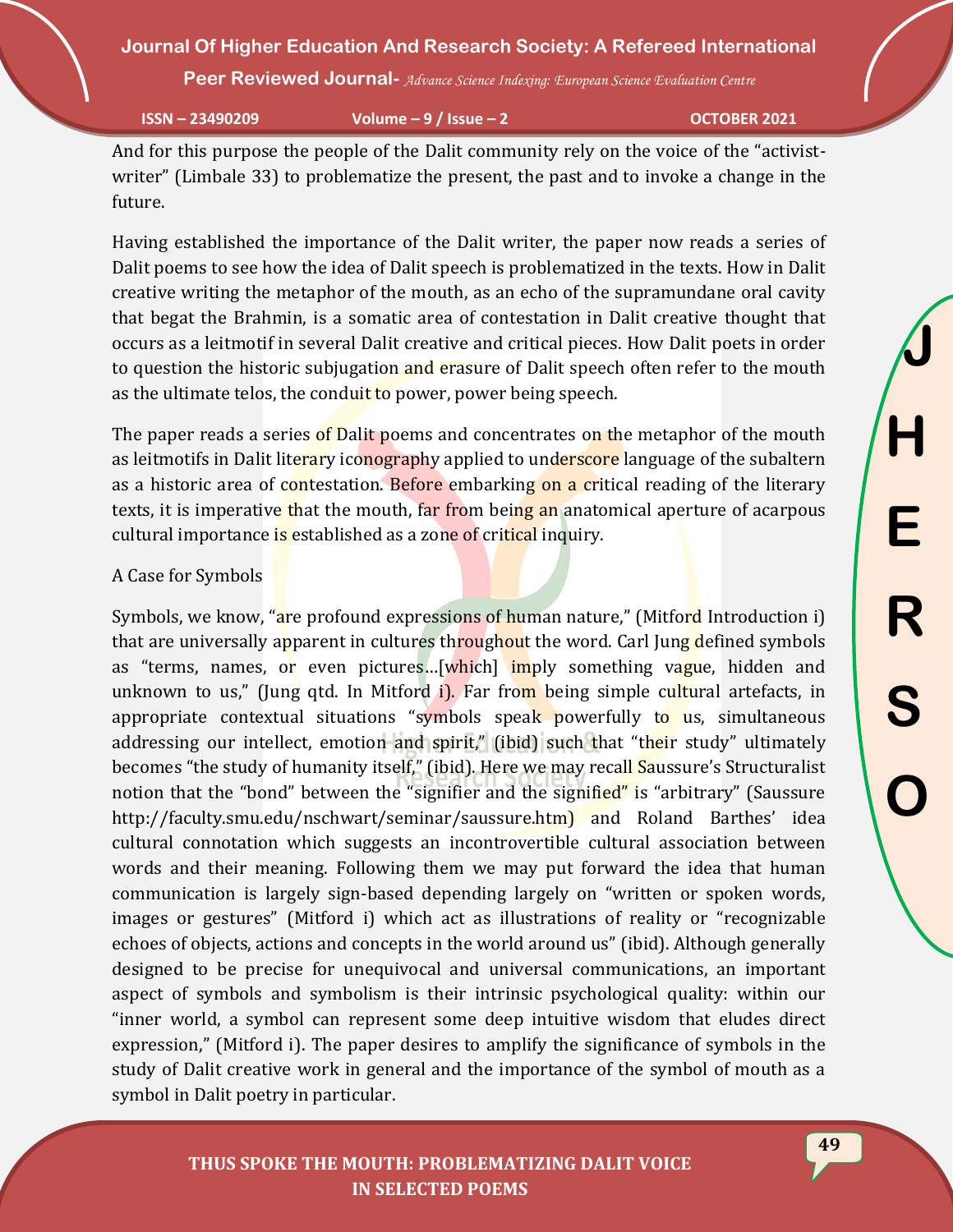**Peer Reviewed Journal-** *Advance Science Indexing: European Science Evaluation Centre*

**ISSN – 23490209 Volume – 9 / Issue – 2 OCTOBER 2021**

Mouth as the Symbol: Voice as the Power

Indian civilization "has recognized the power of symbols" (ibid) and has widely used them in religio-cultural texts, myths, rituals and artistic creations. An appraisal of the Vedas and the Mahabharata and the Ramayana, essential Hindu texts, that is, suggests an overarching presence of symbols used with utmost intellectual perspicacity to communicate a point. The inner significance of such symbols that recur "subliminally and cynically" (ibid) in our cultural texts and are deep-rooted in our awareness of our world and our perception of it. The symbol of the mouth as one such expression deserves critical attention.

Figure 2 Mural from The mural of the Temple of the Emerald Buddha

In the current context, the incident of Surasa, the sea ogre, in the Hindu epic The Ramayana is significant. In the epic, Surasa is depicted as a violent and grotesque sea monster who tries to swallow Lord Hanuman when he is on his way to Lanka as an emissary of Lord Rama. The demoness Surasa, mother of the Nagas, tries "to save her relative [Ravana] by swallowing Hanuman bodily. To avoid this Hanuman distended his body and continued to do so, while she stretched her mouth till it was a hundred leagues wide. Then he suddenly shrank up to the size of a thumb, darted through her, and came out at her right ear," (Dowson 339). Unlike Jonah, who embarked on his prophetic mission only after he was engorged by a great fish and subsequently disgorged, Lord Hanuman, the enlightened son of the Vayu, avoided such contingency. Here we must remember that " the mouth gives judgment and so symbolizes the word" (Mitford 73) and Hanuman's avoidance of "descend into darkness and ignorance" (Mitford 95) is suggestive. The inside of the mouth which signifies "the all-devouring earth or a door into the realm of the unconscious" is a zone where words dwell before they are pronounced and heard. As such, the Rig Veda says "Brahmnoasaya mukhamasit" meaning Brahmins were born from the mouth of the supreme divinity, being born here is equivalent to travelling from the depth of the unknown inside to the all-illuminated world of light and luminescence, the binary of the "all-devouring earth" (Mitford 95), the exposed ether, a zone of spiritual enlightenment and knowledge. And it is the mouth the zone which begat the Brahmin that becomes conspicuous in this case as a conduit between the dark inside and the enlightened outside, between anti-verbal ignorance and voluble knowledge.

Figure 3 Vishnu issuing from the Mouth of a Fish. Picture courtesy Fontana, The Secret Language of Symbols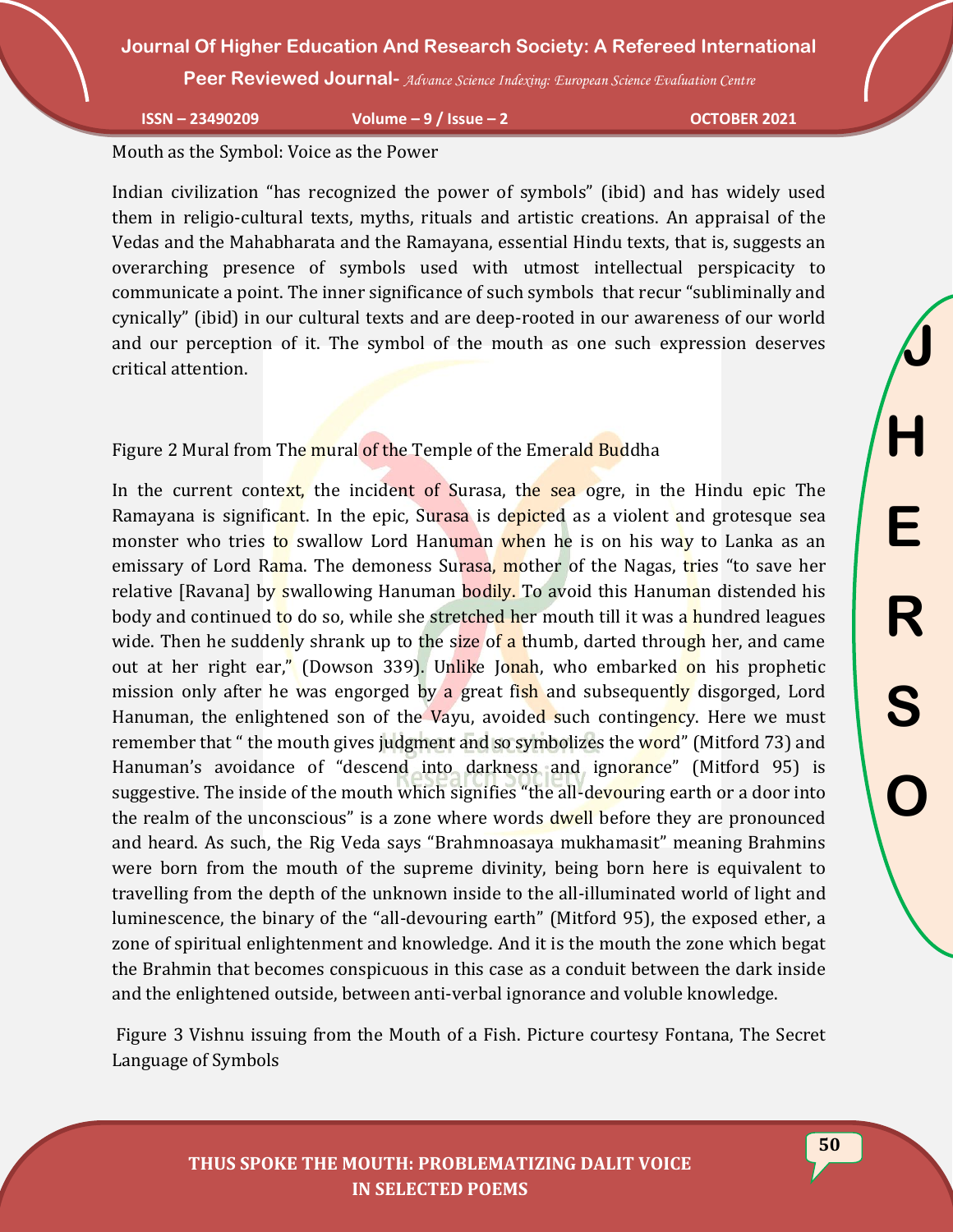**Peer Reviewed Journal-** *Advance Science Indexing: European Science Evaluation Centre*

**ISSN – 23490209 Volume – 9 / Issue – 2 OCTOBER 2021**

Myths as symbolic narratives narrating tales of supramundane agencies and astonishing events act as "Stylised models for human behaviour" (Fontana 26) and they provide a "logical model of explaining life's apparent contradictions" (ibid). Therefore, symbols in myths are important cultural. In Satapatha Brahmana we come across the legend of lord Vishnu taking the shape of a fish and informing the progenitor of the human race, his devotee, the seventh Manu, of an impending deluge. In an episode that echoes the Biblical myth of Noah, Manu too builds a boat and embarks with the "rsis, and with the seeds of all existing things" (Dowson 55) and thus saves humanity.

Manu who ultimately composed the laws of the caste system, it may be noted, also helped the preserver of the earth, Vishnu, in demolishing the demon Hayagriva who stole the Veda, "which had issued from Brahma's mouth" (Dowson 55) while he was sleeping. As such, the contingency of the stealing of the Veda, the sacerdotal doctrine issued from Lord Brahma's mouth, assumes utmost importance in Indian religio-cultural texts and Shudras, the last of the four varnas is, in the opinion of Manu, "is unfit to receive education. The upper varnas should not impart education or give advice to a Shudra. (Manu IV-78 to 80)…A Shudra, who insults a twice born man with gross invectives, shall have his tongue cut out; for he is of low origin," (Manu VIII. 270).

Dalits, lower than the Shudras in the caste setting, therefore, have a more equivocal situation and they are conspicuous by the absence in the caste system. And this equivocation is best echoed in Dalit creative writing where the mouth as a metaphor assumes utmost importance.

From the aforementioned discussion it is evident that the Mouth as an agency of Power assumes an autonomy when placed within the field of the caste system. Surely because of its independence by virtue of the casteist nature of socio-economic production, the mouth of the upper classes perform a despotic abstraction of voice from the Shudras and the ati-Shudras such that their mouths underlie with voicelessness. Resuscitation of voice is apparent in Dalit poetry where the abstracted voice of the subaltern, faltering, stammering, demands for a democratic reterritorialization of Dalit voice with Dalit mouth, the biological with the vocal.

A Case for the Mouth: A Demand to Listen

Dalit poetry directs out attention to the immanent regularity of the Brahmanical mouth as a voluble machine, an agency of axiomatic despotism that disinherits and defenestrates other human production of speech issuing from Shudras and untouchables. The juxtaposition of the Dalit mouth loaded with Dalit voice assuming a filiation with the autonomous and politically identified loud mouth of the Brahman is important to note in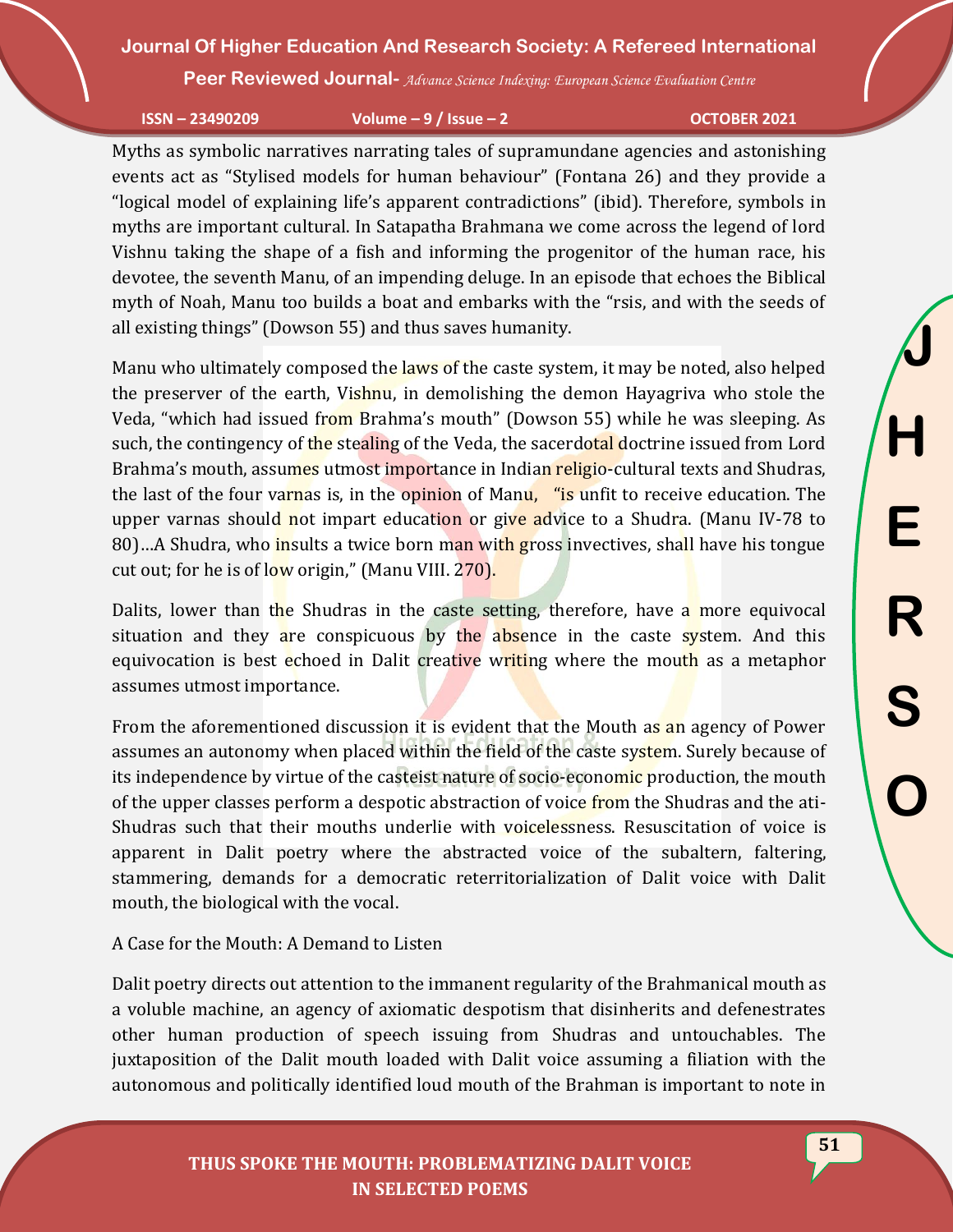**Peer Reviewed Journal-** *Advance Science Indexing: European Science Evaluation Centre*

**ISSN – 23490209 Volume – 9 / Issue – 2 OCTOBER 2021**

Dalit poetry. In "Suno Brahman" for example, Malkhan Singh opens the poem with ideas suggesting a complex system of corporal trauma disfiguring and decrypting and dislocating the represented order of the caste system which "made sure that the Dalits could not speak in the tongue (emphasis mine) of the upper caste. Having determined that Dalits were impure and polluted, it legislated that they were not to read Sanskrit, the language of the gods and so, the ultimate trope of Brahmanism," (Limbale 4). The poet's railing against this sinister repressing order, the caste based "despotic apparatus" (Deleuze and Guattari 217), that is, intervenes the profound cultural interiority of organized Dalit segregation. The following lines seeks to superimpose the Dalit voice in the exploitive social apparatus. Addressing the revered paterfamiliases of Hinduism, Malkhan Singh says:

So, listen Vasishta

Dronacharya, you too lend your ear,

We abhor you

And on your past, on your doctrines of faith,

We spit. (Translation mine)

The act of spitting of a Dalit institutes a ritualistic interlocking of the **binaries**, wherein both the Brahmanical mouth, regurgitating socially approved codes of Dalit exploitation, and the Dalit mouth unequivocally dismissing the said litigations by spitting on them, concentrate on the cultural latency of the mouth. The metaphor of the mouth is deliberately used by the Dalit poet to reclaim the agency of the Dalit mouth as part of an inestimable debt the poet feels he owes toward his community and his self.

It is also interesting to note that Malkhan Singh initiates his poetic discourse with the image of the sweat projecting it through an olfactory lens. Addressing the Brahmin who finds the smell of a sweating Dalit odious, the poet confronts the normative opprobrium by focussing on a juxtaposition of a Brahmin and a Dalit body with perfect parallelism. He directs our attention to the somatic problematic through graphically redolent "realist description, the realism conveying the material and corporeal harshness of everyday Dalit lives," (Nayyar 4). The poet seems to lead us to the question that why should "after centuries of exploitation…still tolerate being humiliated and enslaved?" (Deleuze and Guattari 29).

Malkhan Singh is at his reflective best when he underscores the determinate labour conditions for the Dalit to be the perverse formulation fundamentally connected to Dalit corporeal realism.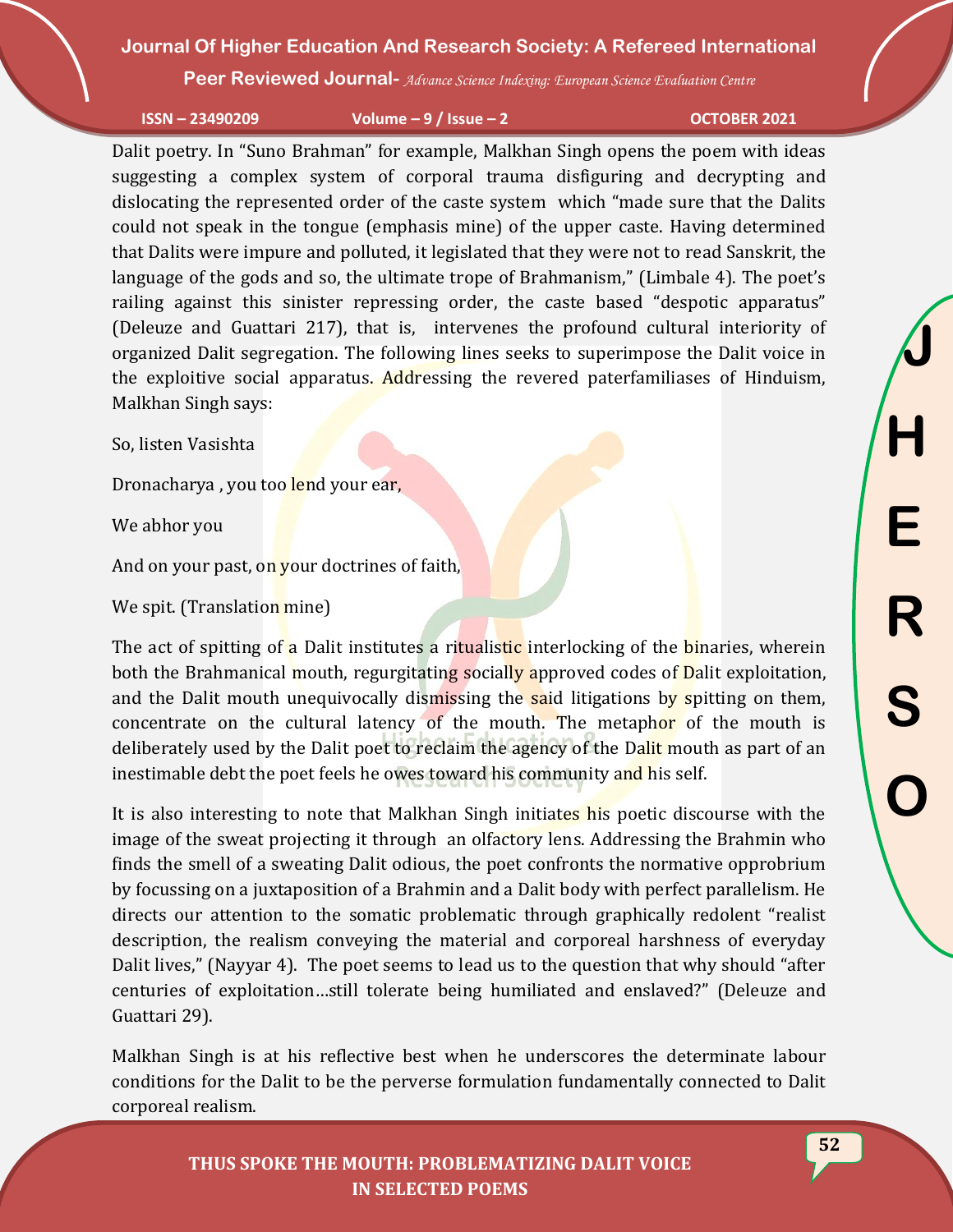**Peer Reviewed Journal-** *Advance Science Indexing: European Science Evaluation Centre*

| ISSN-23490209             | Volume $-9/$ Issue $-2$                                                         | <b>OCTOBER 2021</b> |   |
|---------------------------|---------------------------------------------------------------------------------|---------------------|---|
| Listen, Brahmin           |                                                                                 |                     |   |
| the smell of our sweat    |                                                                                 |                     |   |
| offends you               |                                                                                 |                     |   |
| Why don't you             |                                                                                 |                     |   |
| one day                   |                                                                                 |                     |   |
| send your woman           |                                                                                 |                     |   |
| with my woman             |                                                                                 |                     |   |
| to collect filth?         |                                                                                 |                     |   |
| And you! Come with me     |                                                                                 |                     |   |
| We shall sit together     |                                                                                 |                     | E |
| and cure leather          |                                                                                 |                     |   |
| With my son               |                                                                                 |                     |   |
| send your son             |                                                                                 |                     |   |
| in search of a daily wage |                                                                                 |                     | S |
|                           | ("Listen Brahmin," Malkhan Singh. Translated from the Hindi by Pratik Kanjilal) |                     |   |

## **Research Society**

The representative register of bodily labour seeking to territorialize the Dalit and the non-Dalit is incumbent upon the liquified residuum of labour: sweat. In fact, sweat becomes the unsolidified miraculous fluid in place of blood that unites people, Dalit and non-Dalit alike, in exertion and labour. The poet deliberately over-codes the idea of Dalit labour as polluting and bases his whole discussion around the dichotomy surrounding Dalit physical labour and "the upper caste Hindu's" (Limbale 3) raving paranoic preoccupation (an idee fixe, more likely) with purity and hygiene. HE points out in unequivocal terms that the "work of the Dalits is essential for maintaining the upper caste Hindu's purity. If they did not clean latrines, skin dead animals, and remove carcasses, the social life of the upper castes will be unclean, polluted and diseased…[As such] [t]his society needs the Dalit's labour , indeed, depends on it for its survival, but does not wish to be reminded of it," (Limbale 3). The poet merely problematizes the upper caste

#### **THUS SPOKE THE MOUTH: PROBLEMATIZING DALIT VOICE IN SELECTED POEMS**

**O**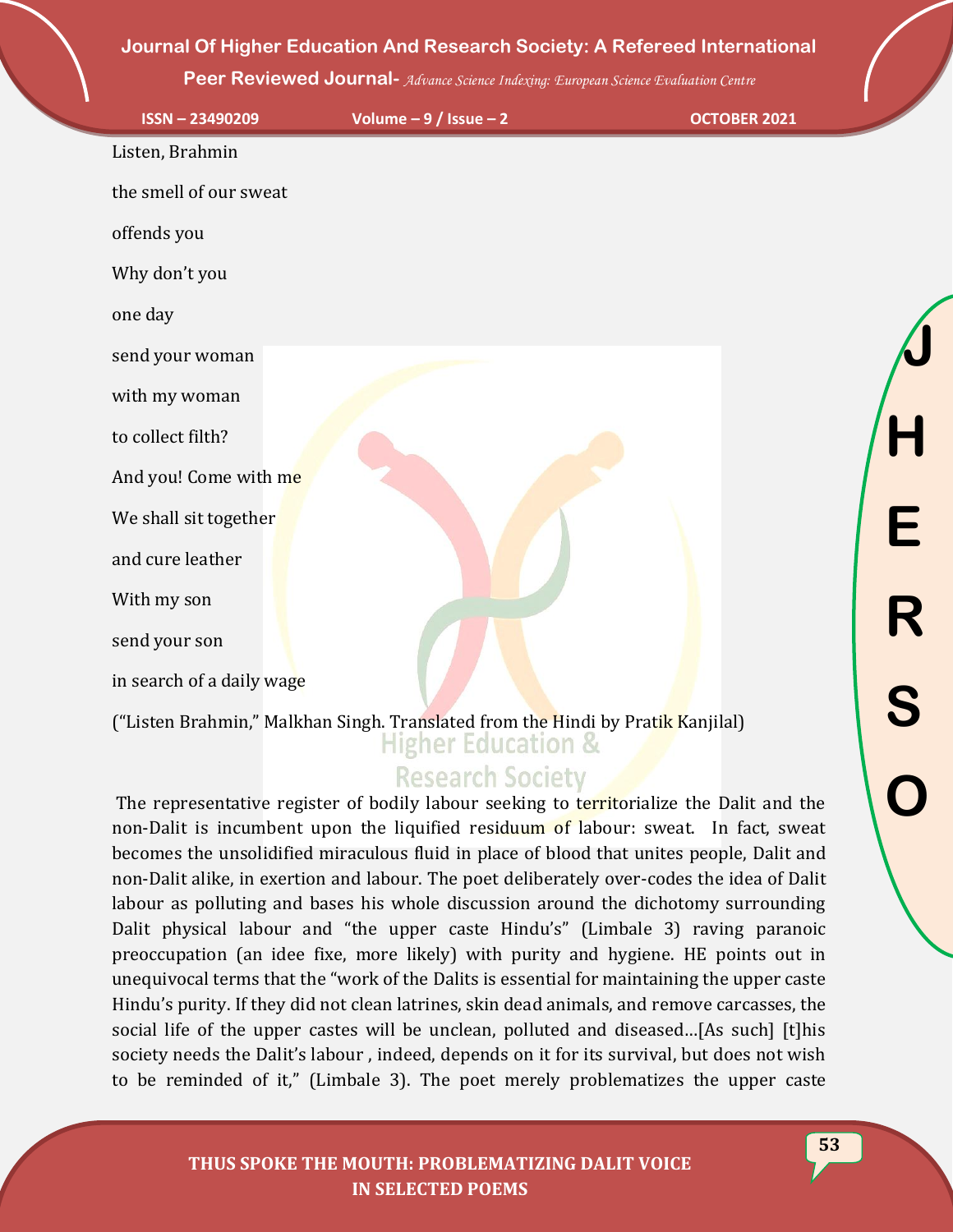**Peer Reviewed Journal-** *Advance Science Indexing: European Science Evaluation Centre*

**ISSN – 23490209 Volume – 9 / Issue – 2 OCTOBER 2021**

abstraction from corporeal labour and the concomitant discreditation of Dalit voice to avoid the contingency of Dalit protestation against the established caste system.

The ending of Malkhan Singh's poem strikes a disturbing tone when the voice of the Dalit (equilibrium of Mouth and Voice) reminiscing its parched history declares:

Remember that now

the working man's shoulders

are no longer ready

to bear your weight

ever again.

(Listen Brahmin," Malkhan Singh. Translated from the Hindi by Pratik Kanjilal)

It is important to note here how "the pain of caste that drips from... [the Dalits'] lips" ("Portrait of My Village," Sukitrharani 2013) retains its liquified volatility for the sweat of exertion, the salty stream ... pressed from [their] heart" (Hurtson 58) encounters a transmogrification of sorts. The Dalit voice is no more an example of vacillation but vociferous and ready for action:

**Higher Education &** 

**Research Society** 

Look out of

your fortress shut tight

the ice is melting

…

and Eklavya is burnishing

old, rusted arrows

in the fire.

(Listen Brahmin," Malkhan Singh. Translated from the Hindi by Pratik Kanjilal)

The defenestration of the archaic and the repressive social order of the caste system is complete when the poet declares that the Dalits now "despise [and]…spit on [Brahminic] past…and on [their] beliefs" (Listen Brahmin," Malkhan Singh).

**J H E R S O**

**54**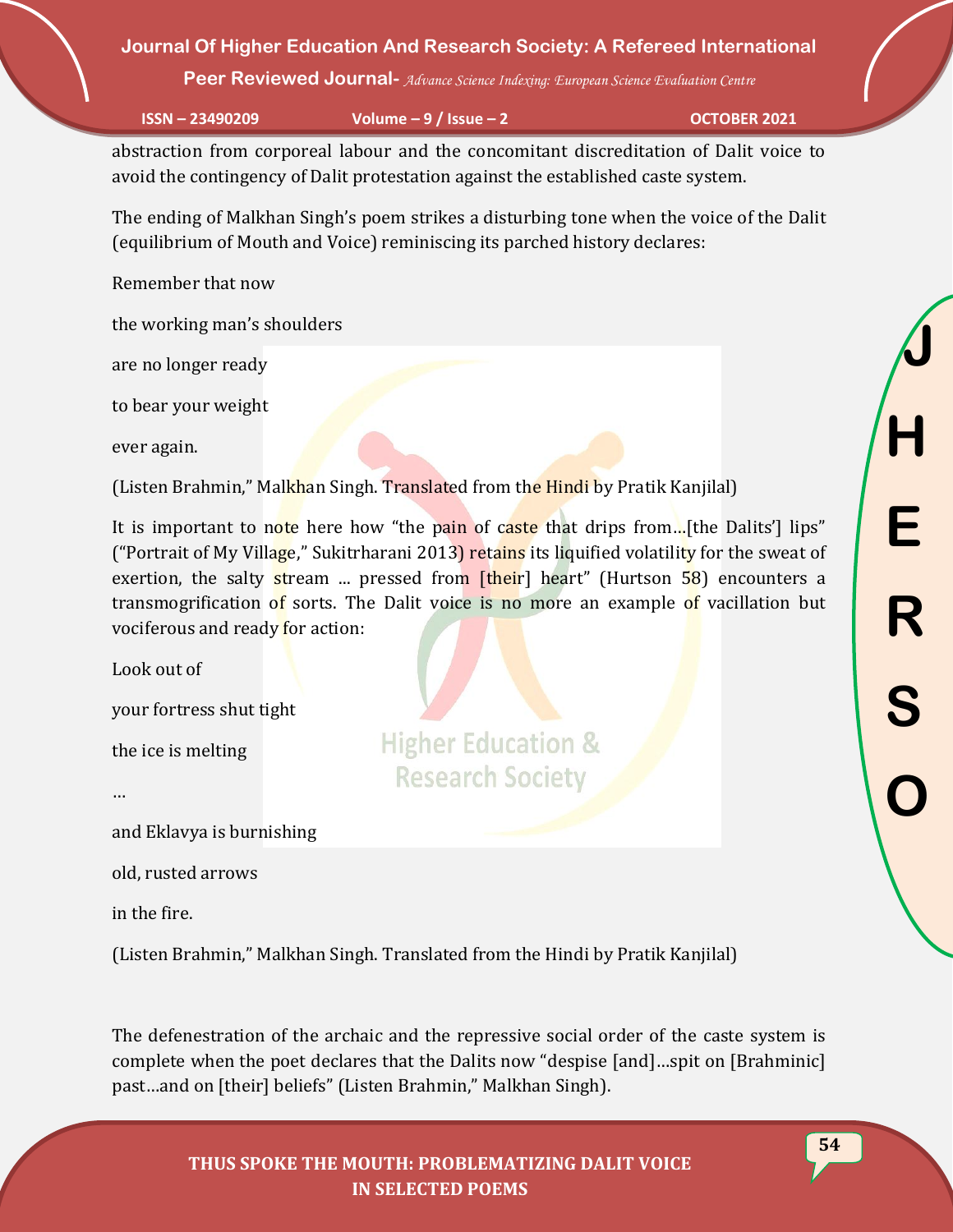**Peer Reviewed Journal-** *Advance Science Indexing: European Science Evaluation Centre*

**ISSN – 23490209 Volume – 9 / Issue – 2 OCTOBER 2021**

The disjunctive reshuffling of the social order undertaken by Malkhan Singh captures the unspeakable depths of Dalit existential trauma, often remaining unvoiced because the Dalit mouth is still economically, politically and culturally chained. As such, the Dalit mouth much more than a simple conduit of Dalit verbality carries the inscribed weight of the "dripping pain" of dreadful social reality. A point that is further problematized, literally and metaphorically, in the following poems.

Mouth in Dalit Poetry:

The exigency of the untouchable outsider ensnared in the dialectics of the caste system is echoed in the poem titled "White ants" by Mudnakudu Chinnaswamy:

The Hindu religion is a big tree. Brahmins are the roots, Kshatriyas the trunk Vaishyas, Shudras and the rest Branches and twigs. Not related to the tree, But still obliged to stay here **Higher Education &** Are the white ants, The untouchables.

The "aesthetic of suffering" (Nayyar 1) inherent in the poem suggests the condemned intermediary status of the subaltern Dalit. In the quantum mechanics of the caste system, the Dalit is but an infinitesimal importance such that like white ants they are disregarded as molecular elements. Nevertheless, the hermetically sealed social order that underline the material reality of the everyday for the Dalit. The central focus of the poem is on the white ants, anachronistic beings, associated with ants because of their sociality and nothing else. The image startingly demonstrates the inhumanity of the upper castes that had made white ants of the Dalits.

**Research Society**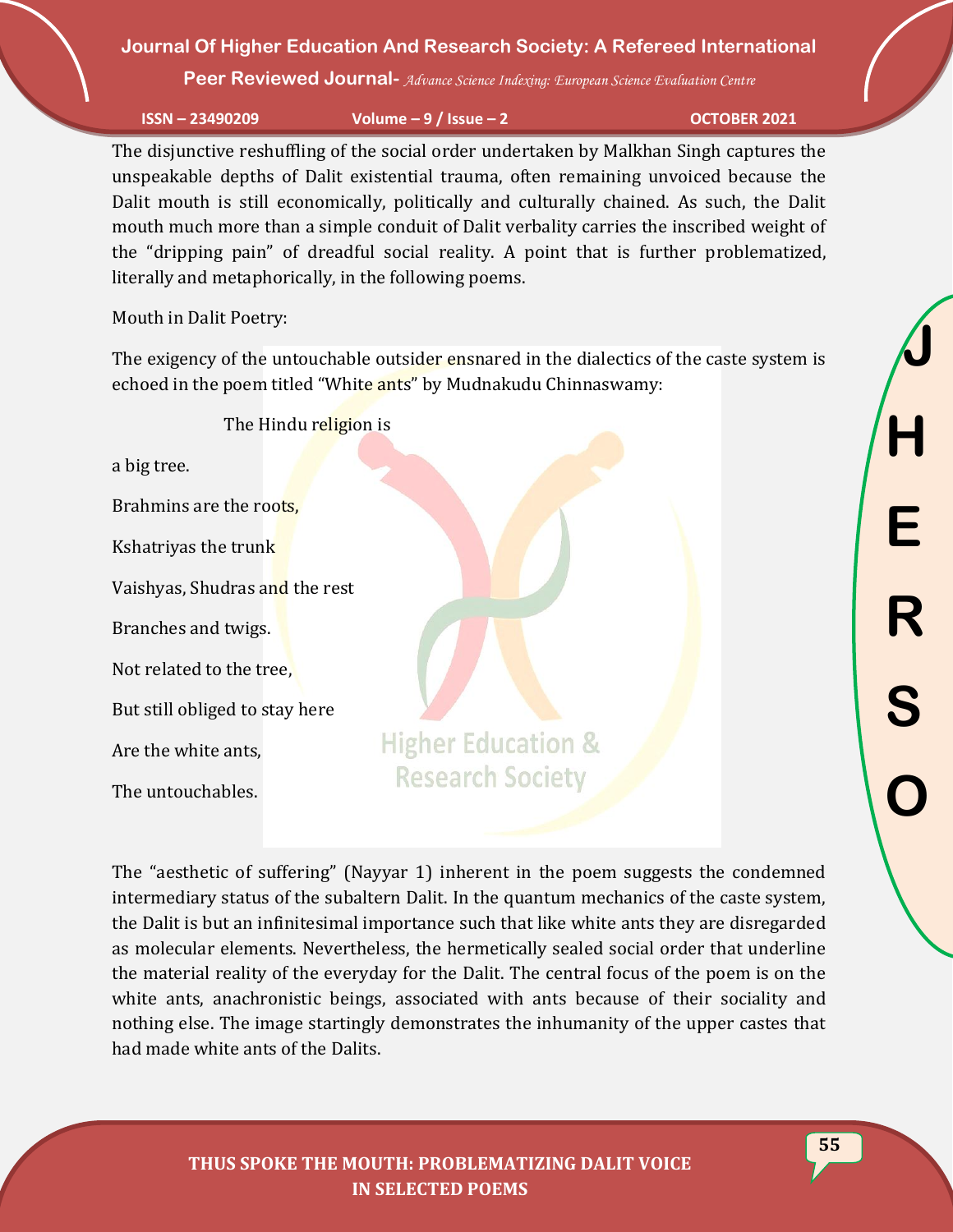**Peer Reviewed Journal-** *Advance Science Indexing: European Science Evaluation Centre*

**ISSN – 23490209 Volume – 9 / Issue – 2 OCTOBER 2021**

Here we must note that Dalit poetry is mostly image-driven. Images of fire, darkness, ashes, death, dirt, garbage, motherhood, the Buddha, insects, etc., are used to register and communicate the trauma of Dalit body. As such, Dalit corporeal experience as a contested zone of socio-cultural violence is established unequivocally in Dalit poetry. Thus Dalit poetry is "bound to survival" (Rothberg, 2000, p. 140) where in "[m]etaphorisation and symbolisation—the literary styles, so to speak, of the Dalit poetry discussed—amplify and extend the documentary–real because of the realist's seeming inadequacy to capture the unspeakable horror that lies beneath the corporeal trauma of everyday lives" (Nayyar 1).

In Bhimsen Dethe's poem "Song" the Dalit labourer mouths songs laden with poetic aestheticism, nevertheless, when alone, the tune of realism intervenes his consciousness and he realizes his inability to grasp the tune. Here, we realize that Dalit realism underscores the critical discordancy of beautifying the Dalit discourse with the circumstances of labour in which the singer/Dalit worker and his body is positioned. The physical certainty of Dalit lives estivating in hunger and suffering defy poetic beautification and aesthetic norms of traditional Indian poetry. The poem ultimately focusses on the gritty realism of Dalit life that no flight of poetic anesthetizing could beautify and which, consequently, remains out of reach as an aesthetic of trauma that needs a different cultural tool for analysis, appreciation and application.

The hypocrisy of the hegemonic Brahmanical society is imagined by poet Suresh Kadam in his open "No Entry for the New Sun" where he talks about the lability and volubility of the Brahmin tongue. Religiously blesses with "the stamp of approval/on their own garrulous tongue" words flow without cessation as opposed to the Dalit tongue which the "protective cover" of cast-based "commandments" render as silent, unprotestingly mute. And if the Dalit deigns to cross the line and invite the Brahmin to listen, the society "bound by rituals of age" (Kadam "To Dear Aana") transmogrifies into a demonic masticating device and "chews up chunks of human flesh in blind fury" (Kadam "To Dear Aana").

The 'pain of caste' (Sukirtharani 'Portrait of My Village' 2013) is resonated in Dharamraj Nimsarkar's "Experiment" where the verse resonate with the unspeakable depth of Dalit trauma. The poet here sees himself as a violently enrolled volunteer in a series of ceaseless and grotesque socio-cultural experiments which seek to amplify his wounds and would only rest when the sodden pain of the Dalit body is exposed, defiled and discarded as collateral damage for the greater good of the society. The moans of the subject in this this case are laden with silence since his "protests are wordless and complaints have to voice" (Dharmaraj "Experiment"). The images in the poem "conveying the material and corporeal harshness of everyday Dalit lives" (Nayyar 5) is a startling tale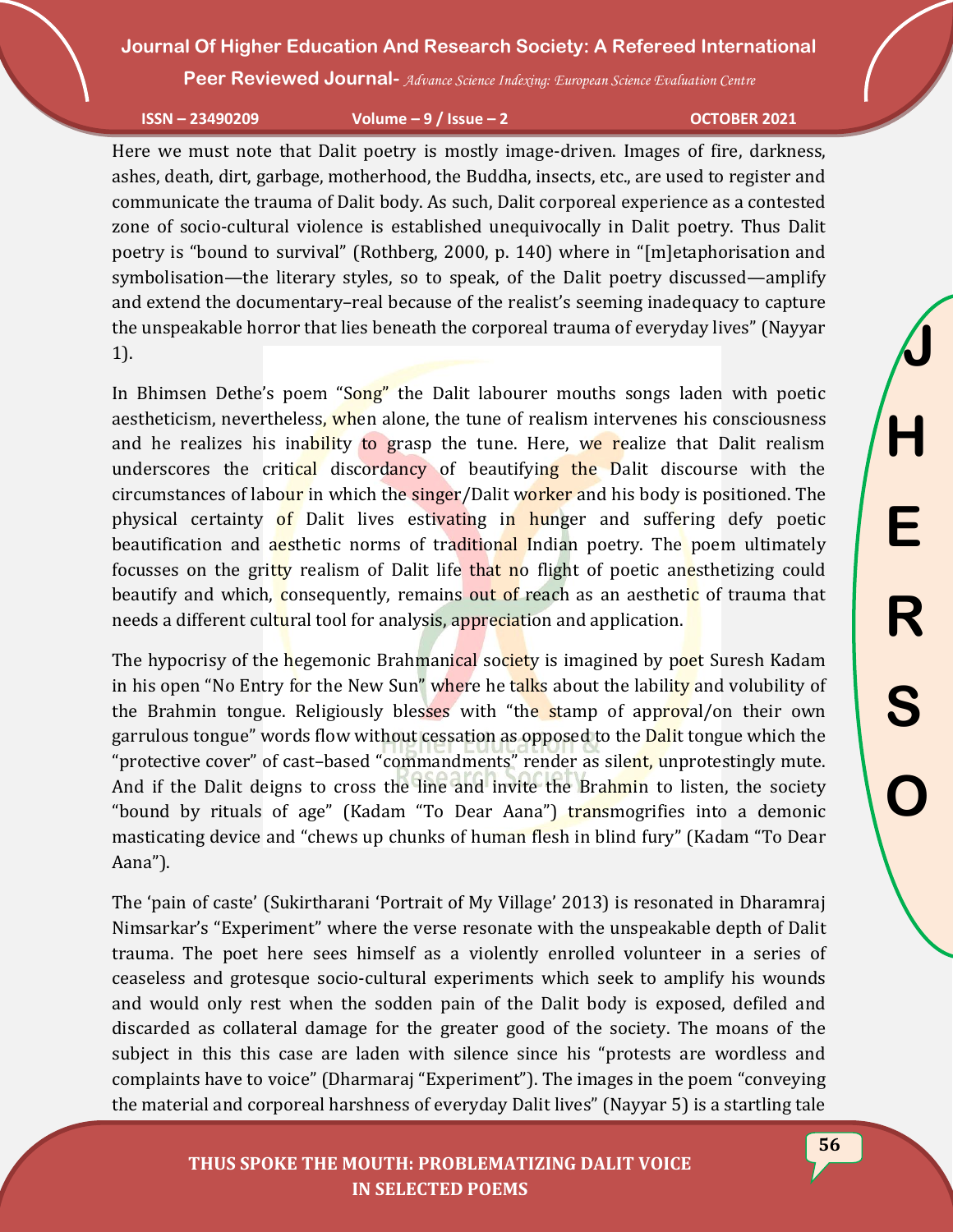**Peer Reviewed Journal-** *Advance Science Indexing: European Science Evaluation Centre*

**ISSN – 23490209 Volume – 9 / Issue – 2 OCTOBER 2021**

of the contingency of the Dalit mouth forcefully chained by the dictates of caste-based politics.

The poem "Which Language should I Speak?" by Arun Kamble focusses on the cultural economy surrounding the Dalit tongue using a particular language. The Dalit tongue here is trapped between two linguistic binaries here unable to decide which tongue should approximate its purpose of communication because the subtexts of both the language, the traditional Brahminic language laden with the syntax of segregation is imbued with casteist and racial prejudiced that has been deterritotializing and otherising the Dalit for centuries. The Dalit language, on the other hand, carries the memory of Dalit corporeal violence and has been a witness to Dalit distress such that the memory of the same is hard to abstract from its semiotic depths. Here we may remember what Fanon says in Black Skin, White Masks: "To speak is to be in a position to use a certain syntax, to grasp the morphology of this or that language, but it means above all to assume a culture, to support the weight of civilization," (Fanon 38). Therefore, "A man who has a language consequently possesses the world expressed and *implied* by that language." (Fanon 18). The Dalit poet is encountering an unfathomable dichotomy wherein he cannot decide which language, by extension, which culture he should uphold and perpetuate: the trauma laden language of the Dalits, the language of the victim or the language of the sacredly anointed language of the Brahmins that ruled the Dalits as polluted untouchables. The eventuality is hard to solve, hence the poet applies to his readers for illumination. He asks "How do we taste milk in these town/ where trees are planted of venom? Enemies invite nothing but enmity/How can we share a drink of friendship?" (Panchbhai "How?")

## **Higher Education &**

The Dalit poet's tongue is not only a site of contestation, but also an issue of social opinion, excoriation and slights. Although the poet is not ready to choose his language at the end of the poem, he is forced for his survival to choose and as C. Ayyappan's short story "Madness" indicates that the choice is more often than not the language of the enemies, the Brahmins, for survival's sake.

The Dalit mouth, however, is not without its power and in Sharankumar Limbale's "White Paper" we see the words uttered by the Dalit mouth setting off "a violent trembling in [Brahminic] texts and traditions/…hells and heavens/ fearful pollution," (Limbale "White Paper"). The Dalit mouth here demands not "the sun and the moon" or the "farm" or the "land" from the exploiters but his fundamental "rights" guaranteed by virtue of birth because even if the Dalits are beaten and broken, looted and burnt, the Dalit Voice is omnipresent. The poem directs our attention to the maturing of the Dalit voice now conscious of his rights and liberties asking how the casteist social order "will tear down